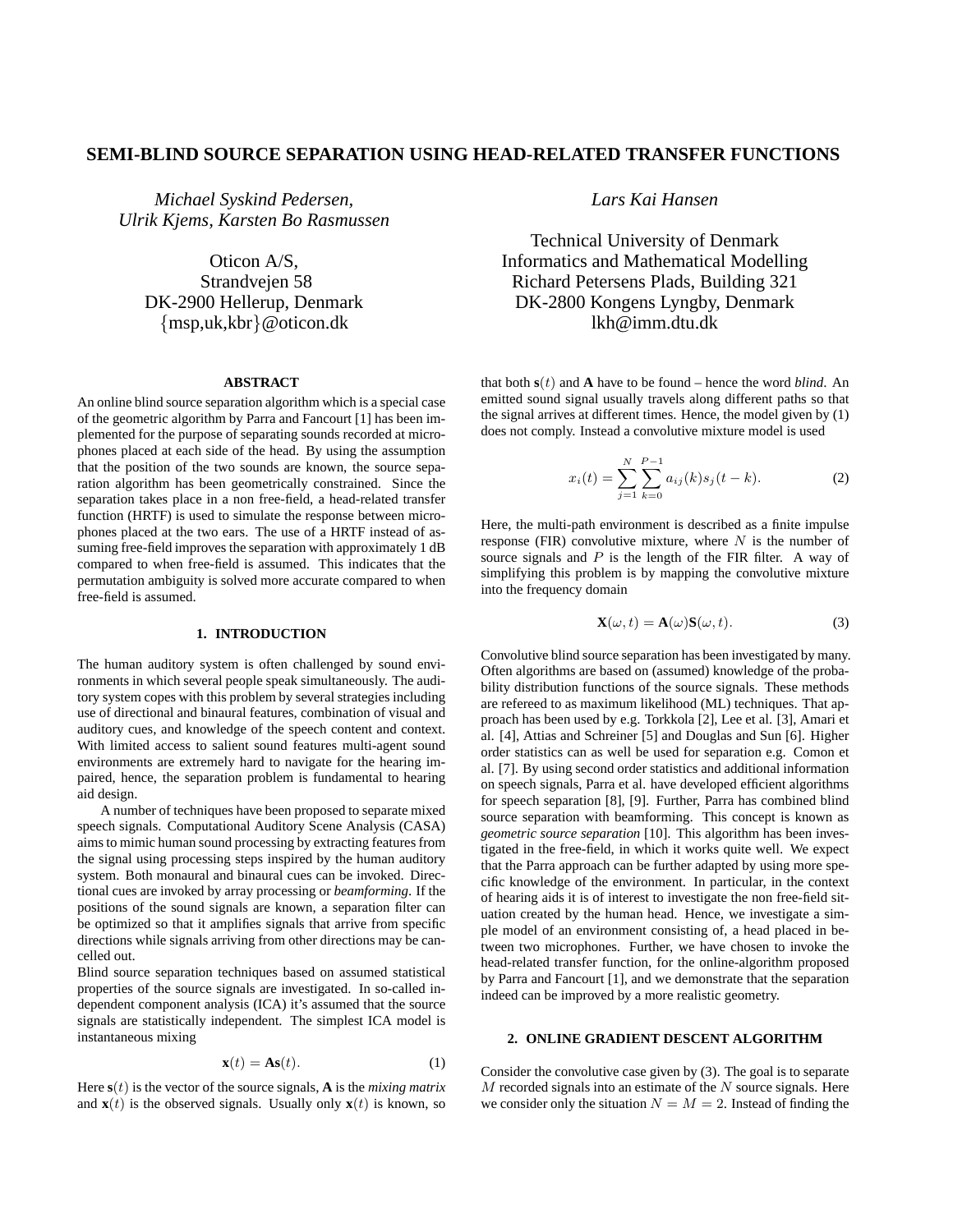elements of the mixing matrix  $\mathbf{A}(\omega)$ , an *unmixing matrix*  $\mathbf{W}(\omega)$ will be estimated such that

$$
\mathbf{Y}(\omega, t) = \mathbf{W}(\omega) \mathbf{X}(\omega, t), \tag{4}
$$

where  $Y(\omega, t)$  is an estimate of the original unmixed source signals in the frequency domain.

### **2.1. Separation by Second Order Statistics**

Assuming that the source signals are independent, the correlation between the output signals  $y_i(t)$  and  $y_j(t)$  is zero. This criterion is necessary but not sufficient for separation, because the correlation criterion only yields as many decorrelation conditions as there are pairs of sources, i.e.  $N(N-1)/2$ , less than half the constraints needed to determine the  $N \times N$  elements of the separation matrix  $W(\omega)$ . As pointed out in [8], the additional use of the property that speech signals are non-stationary signals yields more conditions, hence, more information for estimating the separation matrix  $\mathbf{W}(\omega)$ .

The source separation algorithm is a gradient descent algorithm based on minimizing a cost function given by the *coherence function* [11]

$$
C_{Y_i Y_j}(\omega, t) = \frac{S_{Y_i Y_j}(\omega, t)}{\sqrt{S_{Y_i Y_i}(\omega, t) S_{Y_j Y_j}(\omega, t)}}
$$
(5)

Here  $S_{Y_i Y_j}(\omega, t)$  is the cross-power density spectrum of the outputs – the Fourier transform of the cross-correlation  $R_{yy}(\tau, t) =$  $E[\mathbf{y}(t)\mathbf{y}(t+\tau)^{T}]$ . In matrix form, the cost function is given as

$$
J = \sum_{t} \|\mathbf{C}_{YY}(\omega, t)\|^2 \tag{6}
$$

$$
= \sum_{t} tr(C_{YY}^{H}(\omega, t) C_{YY}(\omega, t)) \tag{7}
$$

This can be rewritten to

$$
J = \sum_{t} \text{tr}(\Lambda_{YY}^{-1} S_{YY} \Lambda_{YY}^{-1} S_{YY}), \qquad (8)
$$

where  $\Lambda_{YY}(\omega, t)$  is the diagonal matrix of  $S_{YY}(\omega, t)$ . The complex derivative of (8) is found with respect to  $W(\omega)$  [1]. This gradient update yields

$$
\Delta W = -4\eta (\Lambda_{YY}^{-1} S_{YY} \Lambda_{YY}^{-1} - \text{diag}(\Lambda_{YY}^{-2} S_{YY} \Lambda_{YY}^{-1} S_{YY})) S_{YX},
$$
\n(9)

where  $\eta$  is the learning rate and  $S_{YX}$  is the cross-power spectral density between the outputs and the inputs. We aim at an on-line algorithm, hence the power density spectra  $S_{YY}$  and  $S_{YY}$  are updated as follows

$$
\mathbf{S}_{YY}(\omega, t) = \gamma \mathbf{S}_{YY}(\omega, t - T) + (1 - \gamma) \mathbf{Y}(\omega, t) \mathbf{Y}^H(\omega, t)
$$
 (10)

$$
\mathbf{S}_{YX}(\omega, t) = \gamma \mathbf{S}_{YX}(\omega, t - T) + (1 - \gamma) \mathbf{Y}(\omega, t) \mathbf{X}^H(\omega, t). \tag{11}
$$

Here,  $\gamma$  is the forgetting factor. To ensure stability, the forgetting factor is constrained to  $0 < \gamma < 1$ . The algorithm then consists of the four equations  $(4)$ ,  $(9)$ ,  $(10)$  and  $(11)$ , finally, we use the overlap-save method [12] in the implementation.

#### **2.2. The Geometry Constraint**

The derived algorithm only solves the problem up to a permutation ambiguity. One does not know which of the output channels that contains the desired signal. Further, the permutation matrix may not be the same at all frequencies. The permutation ambiguity can be overcome by adding an additional penalty term to the cost function. The particular geometry that we will invoke can be viewed as invoking a weak audio-visual cue, hence, the title 'semiblind source separation'. We will assume that the hearing impaired and/or the hearing aid have access to directional information, e.g., directions for the preferred speaker and the most important distractor, hence, we want to separate signals using these known directions. The constraint is constructed so that it yields unit response in the direction of the desired signal and zero response in the direction of the interfering signals [10] for a specific output channel. This can be expressed by the following form

$$
\mathbf{W}(\omega)\mathbf{D}(\omega,\mathbf{Q}) = \mathbf{I}.\tag{12}
$$

Here  $\mathbf{D}(\omega, \mathbf{O})$  is a sensor response matrix, where each of the columns,  $\mathbf{d}_i(\omega, \mathbf{q})$  consists of the response between the receivers with relation to the ith source signal. **Q** is a matrix, where each column vector  $\mathbf{q}_i$  contains information of the position of the *i*th source signal. The cost function from this constraint will be of the form,

$$
J_C = \|\mathbf{W}(\omega)\mathbf{D}(\omega, \mathbf{Q}) - \mathbf{I}\|^2. \tag{13}
$$

The gradient update from this cost function is given by the complex derivative of (13) with respect to **W**. This yields

$$
\frac{\partial J_C(\mathbf{W})}{\partial \mathbf{W}} = 2((\mathbf{W}(\omega)\mathbf{D}(\omega,\mathbf{Q}) - \mathbf{I})\mathbf{D}^H(\omega,\mathbf{Q})).
$$
 (14)

The gradient update from the penalty term is then given by

$$
\Delta \mathbf{W}_C = -2\lambda(\omega)\eta(\mathbf{W}(\omega)\mathbf{D}(\omega,\mathbf{Q}) - \mathbf{I})\mathbf{D}^H(\omega,\mathbf{Q})),\qquad(15)
$$

where  $\eta$  is the learning rate. Besides the learning rate, the update step is in addition weighted by the weight term  $\lambda(\omega)$ . At some frequencies, the sensor response matrix  $\mathbf{D}(\omega, \mathbf{Q})$  may be singular. When the sensor response matrix is close to singular, the additional penalty term should not be included. The weight term  $\lambda(\omega)$  is thus found as the inverse of the condition number

$$
\lambda(\omega) = (\text{cond}(\mathbf{D}(\omega, \mathbf{Q})))^{-1}
$$
 (16)

If  $\mathbf{D}(\omega, \mathbf{Q})$  is close to singular, the weight  $\lambda(\omega)$  will be close to zero. Otherwise,  $\lambda(\omega)$  can at most be one.

#### **3. NON FREE-FIELD SENSOR RESPONSE**

In Parra and Alvino [10] the microphones are placed in a linear array in the free-field and the source signals are assumed to be in the far-field. Hereby, the sensor response matrix only depends on the frequency and the arriving angles of the incoming signals. Since free-field is assumed, the magnitude of the sensor response will be equal to one. The only difference between the received signals at the microphones will be a phase difference. Such a sensor response will be of the form

$$
\mathbf{d}(\omega,\theta) = e^{-j\frac{d}{c}\omega\sin(\theta)},\tag{17}
$$

where  $c$  is the speed of sound,  $d$  is the distance between the head and  $\theta$  is the arrival angle.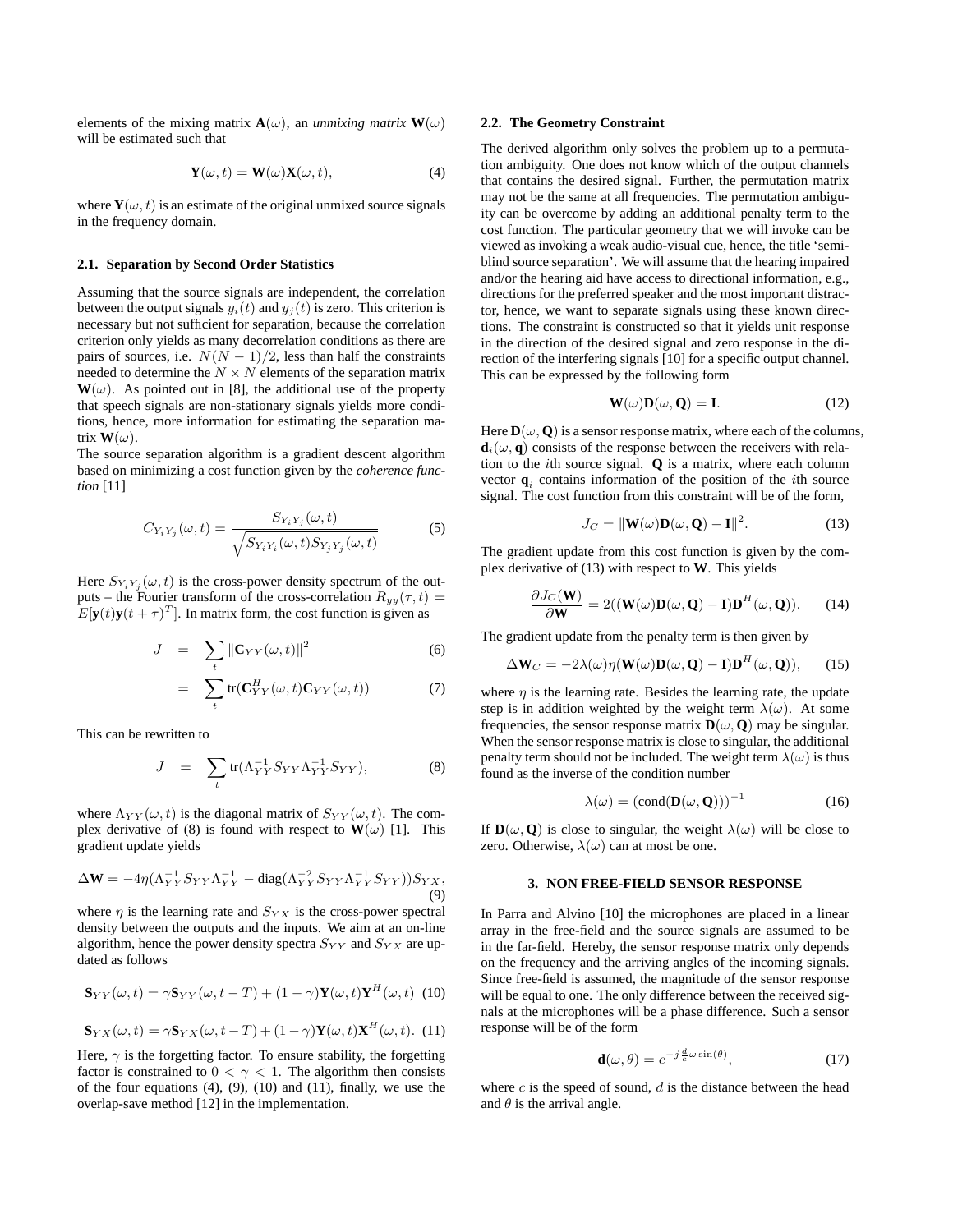If the microphones are placed at each side of a head, i.e one at each ear, there might be a difference in the magnitude response as well as the phase response of the signals received at the two microphones. This is because the head attenuates the sound signal, when it has to pass around the head. Therefore, when the free-field assumption is assumed to solve the permutation ambiguity, some permutations may be incorrect. In order to estimate the sensor response difference between the two microphones, the head is modelled as a sphere. In Duda and Martens [13] a HRTF-model based on a sphere model has been proposed. An elevation angle has further been included in this model by Brungart and Rabinowitz [14]. In [13] and [14], the ratio between the sound pressure that would be in the center of the sphere in the free-field and the sound pressure that actually is developed at the surface of the sphere is found. Here, the relation between two points placed at the surface of the sphere is needed. The two points are placed at the left and the right side of the sphere, respectively. The head-related transfer function from the left side to the right side of the sphere is given by the following equation derived from the results in Duda and Martens [13].

$$
H(\omega, a, r, \theta, \varphi) = \frac{\sum_{m=0}^{\infty} (2m+1) P_m(\cos(\alpha)) l_m(\omega, a, r)}{\sum_{m=0}^{\infty} (2m+1) P_m(\cos(\beta)) l_m(\omega, a, r)},
$$
\n(18)

where  $a$  is the sphere radius,  $r$  is the distance between the center of the sphere and the sound source and  $P_m(\cdots)$  is the Legendre polynomial of degree m.  $l_m(\omega, r, a) = \frac{h_m(r\omega/c)}{h'_m(a\omega/c)}$ , where  $h_m(\dots)$  is the spherical mth order Hankel function,  $h'_m(\dots)$  is the first order derivative of the spherical mth order Hankel function and c is the sound velocity. Further,  $\alpha = \arccos(\sin(\theta +$  $\pi$ ) cos( $\varphi$ )) and  $\beta = \arccos(\sin(\theta) \cos(\varphi))$ , where  $\theta$  is the azimuth angle and  $\varphi$  is the elevation angle. These are defined as in Fig. 1. At the bottom of the figure, the magnitude response of the HRTF is plotted for an incoming signal originating from a distance of  $r = 170$  cm, an azimuth angle of  $\theta = 270^{\circ}$  (i.e. a signal originating from the direction of the front of the right ear) and an elevation angle of  $\varphi = 33^\circ$ . The sphere radius is  $a = 8.5$  cm. As it can be seen, the response differs significantly from the free-field. Especially at higher frequencies, the head becomes significant. By using this HRTF, the sensor response matrix in the case of two

receivers and two source signals is given as

$$
\mathbf{D}(\omega, a, \mathbf{r}, \theta, \varphi) =
$$
\n
$$
\begin{bmatrix}\nH_{\text{denom}}(\omega, a, r_1, \theta_1, \varphi_1) & H_{\text{denom}}(\omega, a, r_2, \theta_2, \varphi_2) \\
H_{\text{num}}(\omega, a, r_1, \theta_1, \varphi_1) & H_{\text{num}}(\omega, a, r_2, \theta_2, \varphi_2)\n\end{bmatrix}, (19)
$$

where  $H_{\text{denom}}(\omega, a, r, \theta, \varphi)$  is the denominator and  $H_{\text{num}}(\omega, a, r, \theta, \varphi)$ is the numerator of (18), respectively. The two indices  $_1$  and  $_2$  indicate the two incoming signals.

### **4. EVALUATION**

Sound signals have been recorded from 8 different positions. As shown in Fig. 1, the sounds are recorded at a dummy head and torso (B & K *Head and Torso Simulator* Type 4128). A microphone is placed at each ear and the sounds originate from eight loudspeakers equally distributed around the head and torso. The distance between the loudspeaker and the center of the head is 170 cm, the radius of the head is set to 8.5 cm, the elevation angle is estimated to 33◦ . The used FIR filter has a length of



**Fig. 1**. A sound signal arrives at a dummy head from a distance r with an azimuth angle  $\theta$  and an elevation angle  $\varphi$ . An azimuth angle of  $\theta = 0^{\circ}$  corresponds to an incoming signal arriving from the front of the head. Below, the magnitude response of the headrelated transfer function (18) is shown. The HRTF is calculated for an incoming signal originating from a distance of  $r = 170$  cm, an azimuth angle of  $\theta = 270^{\circ}$  and an elevation angle of  $\varphi = 33^{\circ}$ . At low frequencies the magnitude response is close to one while the head attenuates the sound signal much more at higher frequencies.

512 taps, the forgetting factor has been set to 0.6, and the learning rate has been set to 0.003125. Two signals consisting of two different male speakers have been recorded at the microphones. Afterwards, these have been mixed. The recordings have taken place in a damped but not anechoic room, which means that the sounds do not only arrive from the predicted directions. The desired signal is emitted from the loudspeaker at the front of the head  $(\theta = 0^{\circ})$  while the interfering signal arrives from one of the other seven equally distributed directions. The sounds have been separated with two different cases of the sensor response matrix – the case of free-field, where there is no attenuation between the two microphones, and the case, where the sensor response matrix is given by (19). In the free-field, the distance  $d$  between the two microphones has been set to 22.1 cm, since it yields the best result. The signal-to-interference ratio has been found in the two cases. Because the separation of speech signals is in the area of interest, the SIR is weighted by an *articulation index* [15]. Hereby, some

**Table 1**. Frequency band importance function as given in Pavlovic [15]. Each frequency band has a width of  $\frac{1}{3}$  octave. For the center frequency of each band, the importance weight is given.

| $CF$ [Hz] | 160   | 200   | 250   | 315   | 400   | 500   |
|-----------|-------|-------|-------|-------|-------|-------|
| Weight    | 0.008 | 0.010 | 0.015 | 0.029 | 0.044 | 0.058 |
| $CF$ [Hz] | 630   | 800   | 1000  | 1250  | 1600  | 2000  |
| Weight    | 0.065 | 0.071 | 0.082 | 0.084 | 0.088 | 0.090 |
| $CF$ [Hz] | 2500  | 3150  | 4000  | 5000  | 6300  | 8000  |
| Weight    | 0.087 | 0.084 | 0.077 | 0.053 | 0.036 | 0.019 |